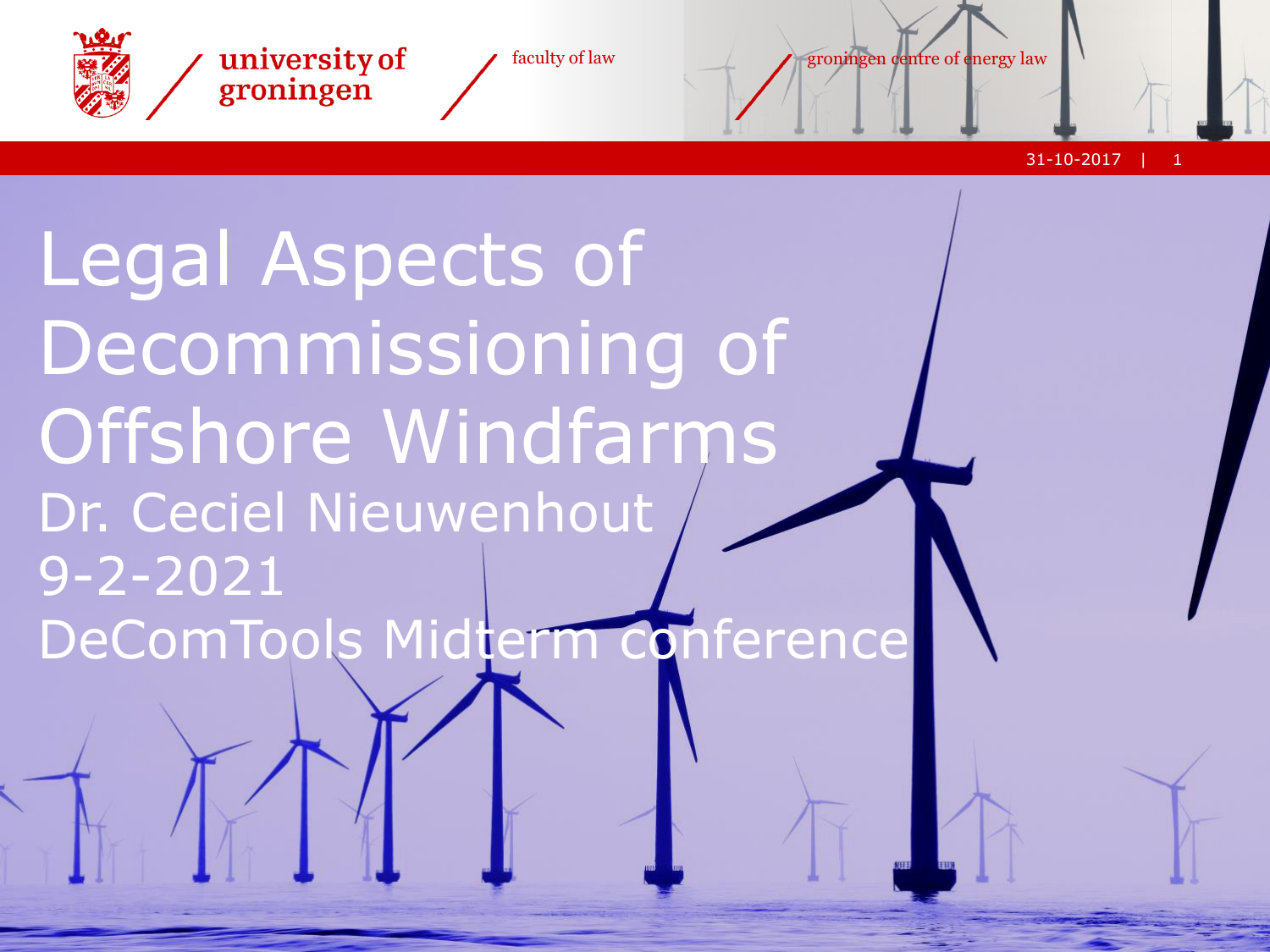

# **Introduction**

- My background
	- PhD on the legal framework for an offshore meshed grid; Groningen Centre for Energy Law and **Sustainability**
- About this webinar
	- Developments in the North Sea
	- Connect offshore wind?
	- Practical considerations
	- Regulatory considerations
	- Questions/remarks?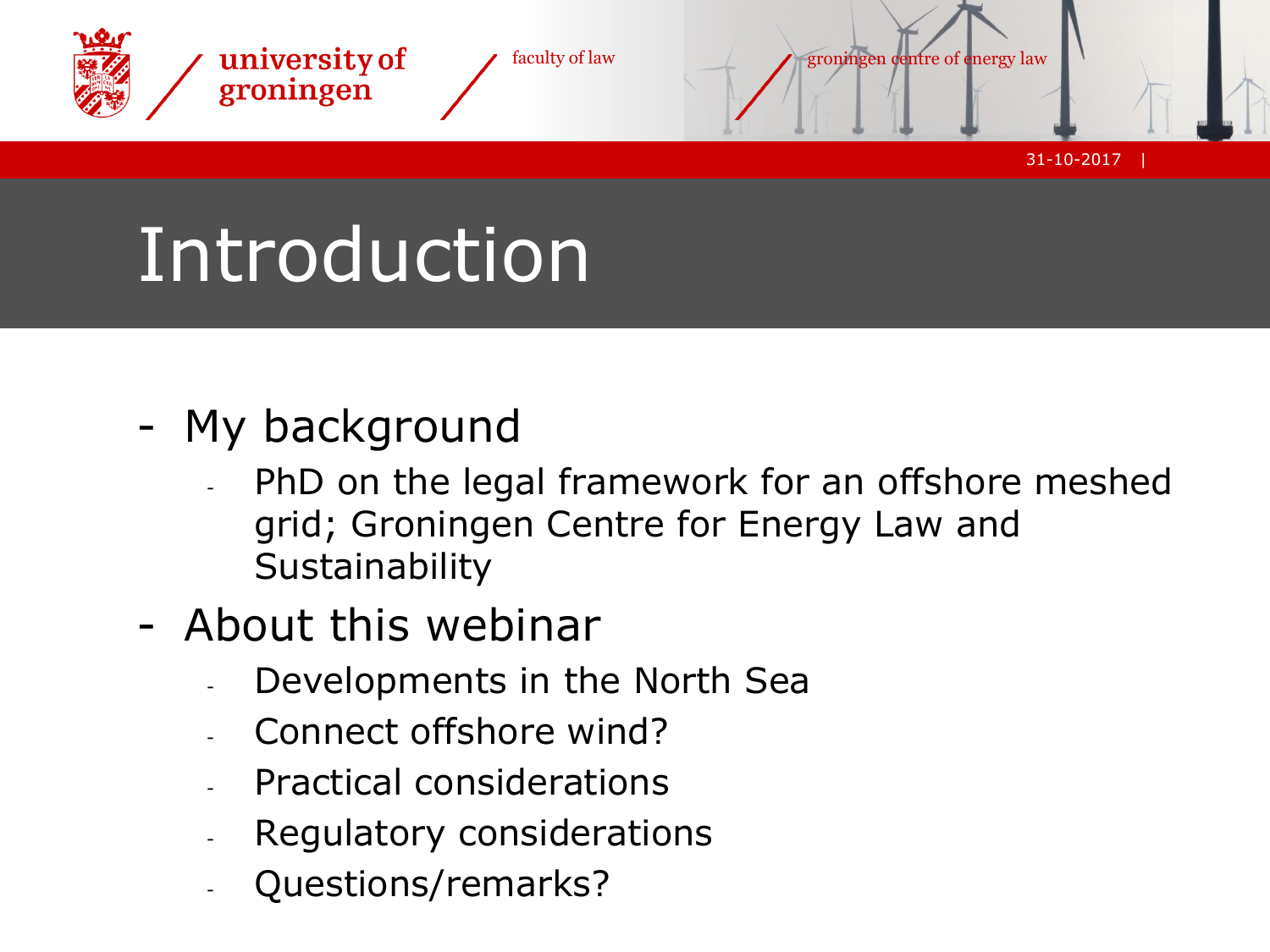

### Developments in the North Sea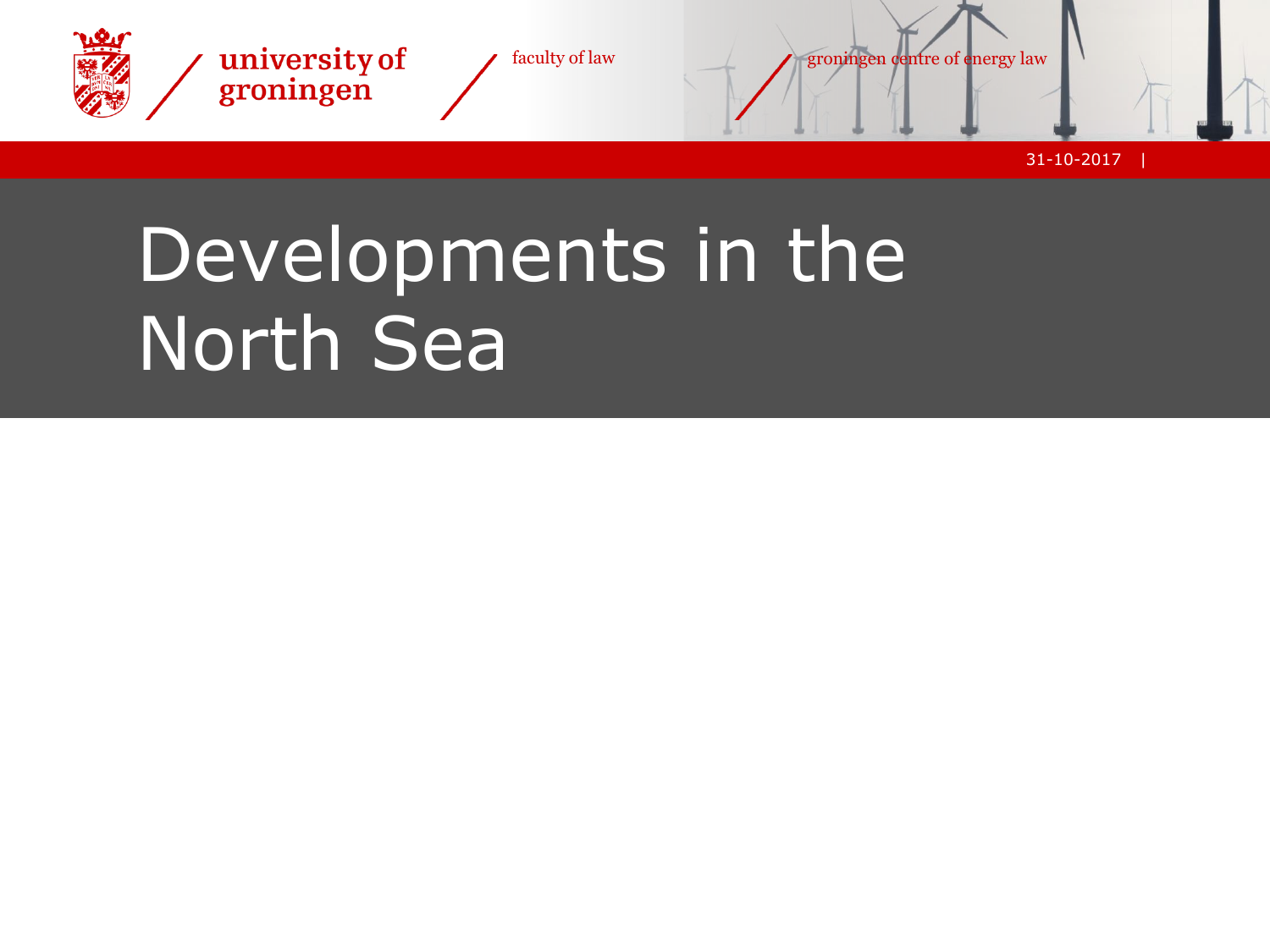

#### Wind energy in the North Sea

Annual offshore wind installations by country (left axis) and cumulative capacity (right axis) (GW)

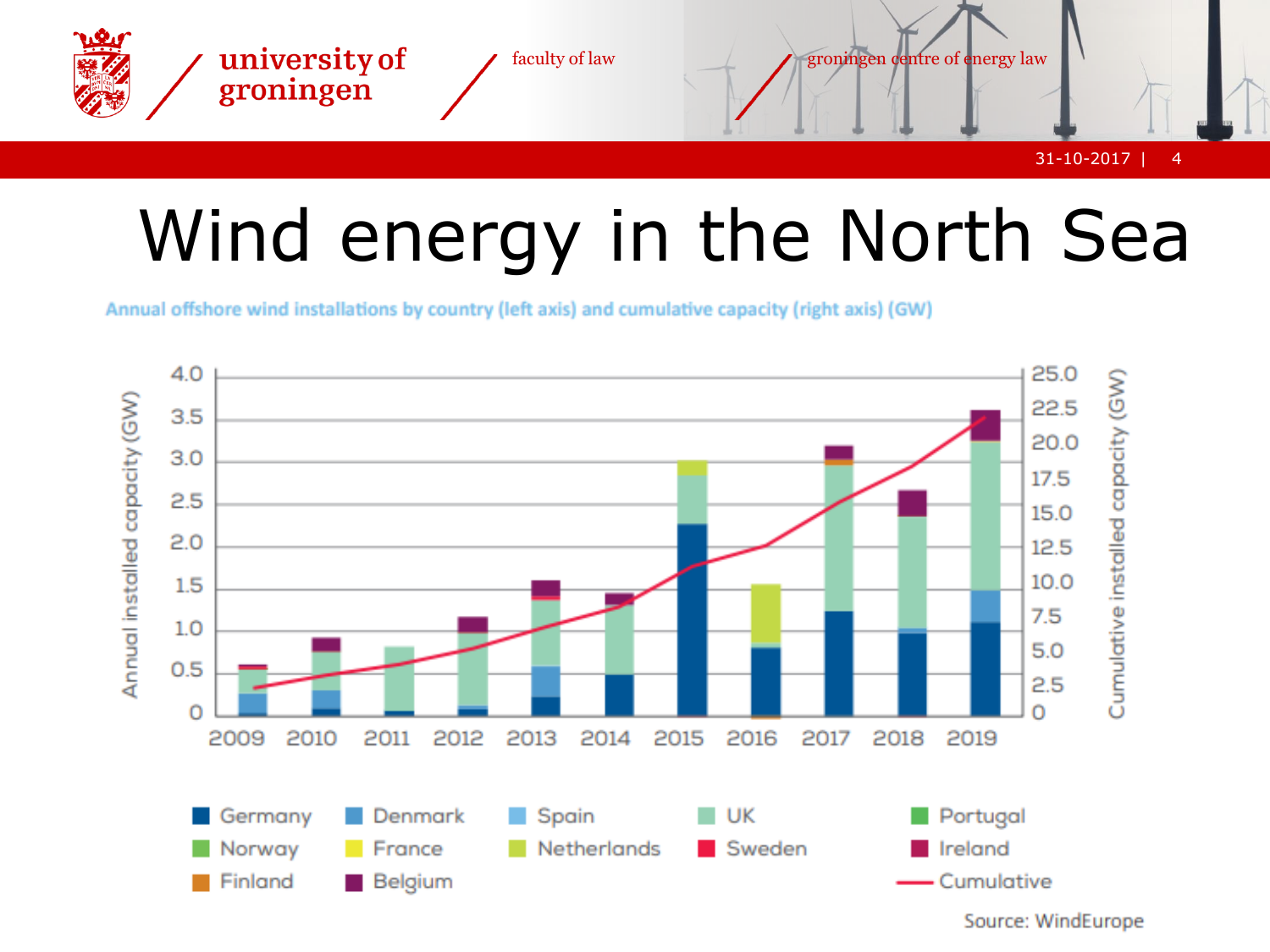

## Interconnection Capacity

- › EU-wide targets: 5% to 10%
- › Coastal states: connect to the other side via submarine cables: interconnectors
- › The more renewable energy, the more valuable interconnection becomes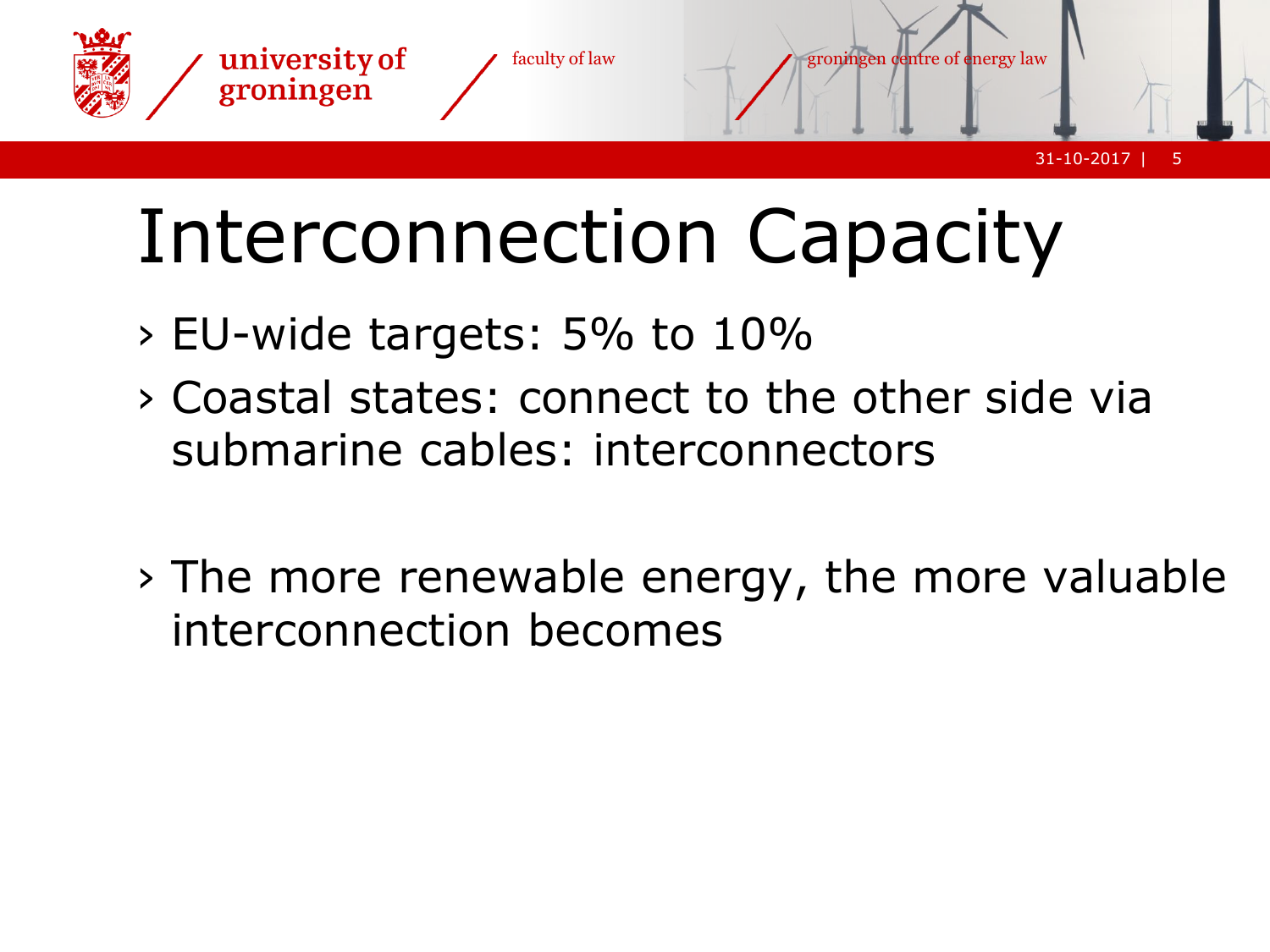

## Marine Spatial Planning

› Fisheries, nature conservation, defense, recreation



(www.marinetraffic.com)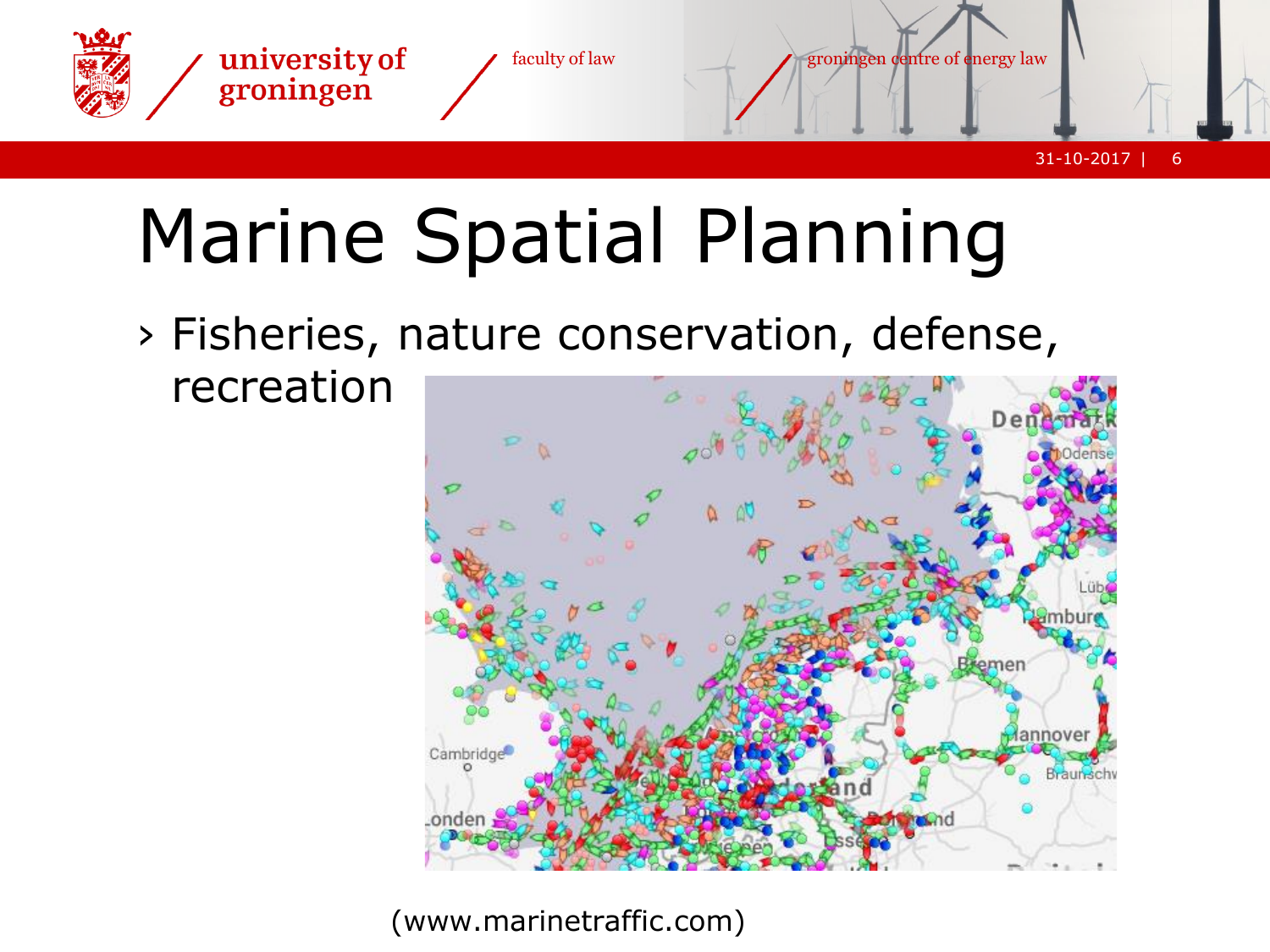

## Connecting Offshore Wind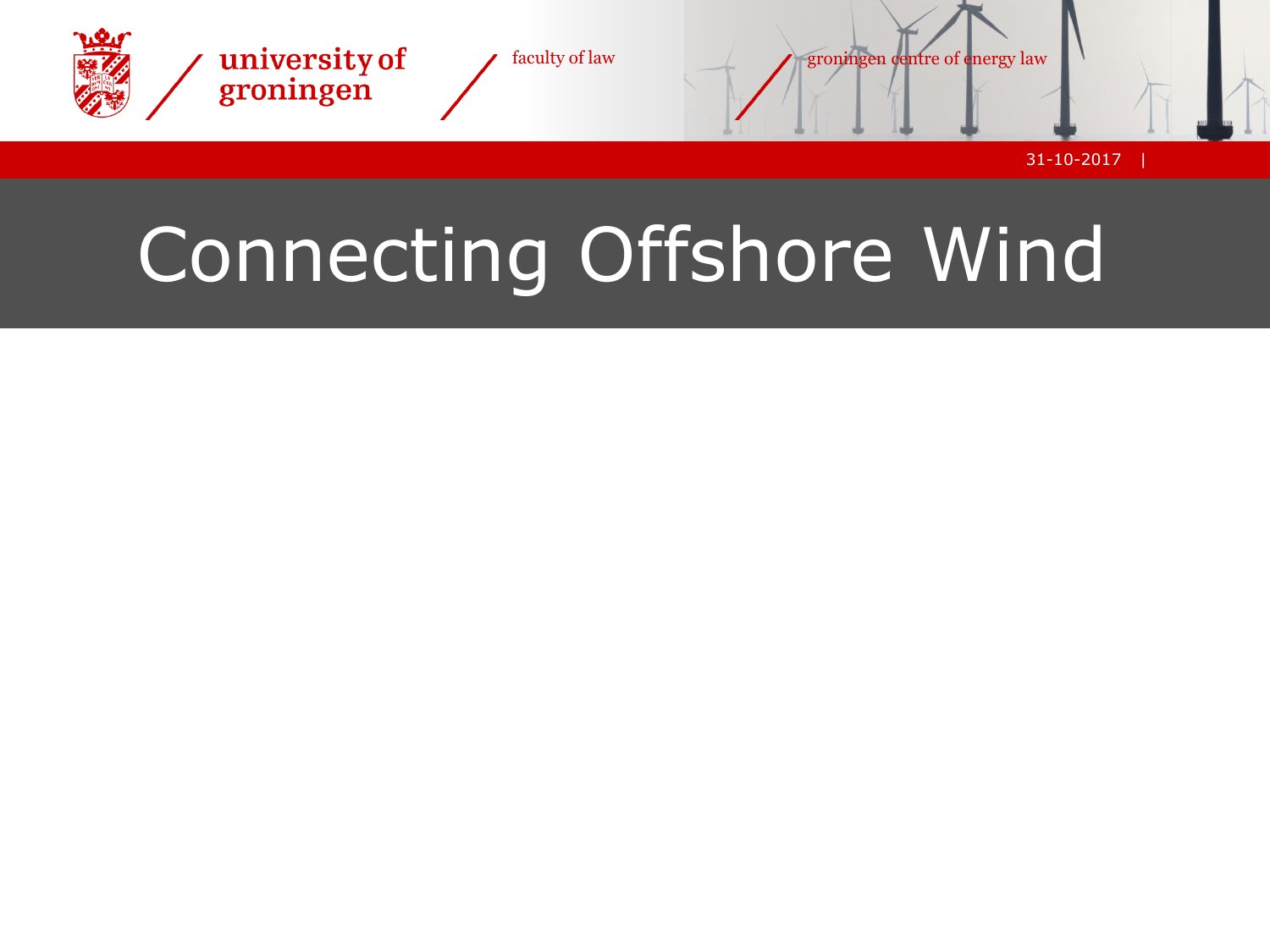



Source: TenneT TSO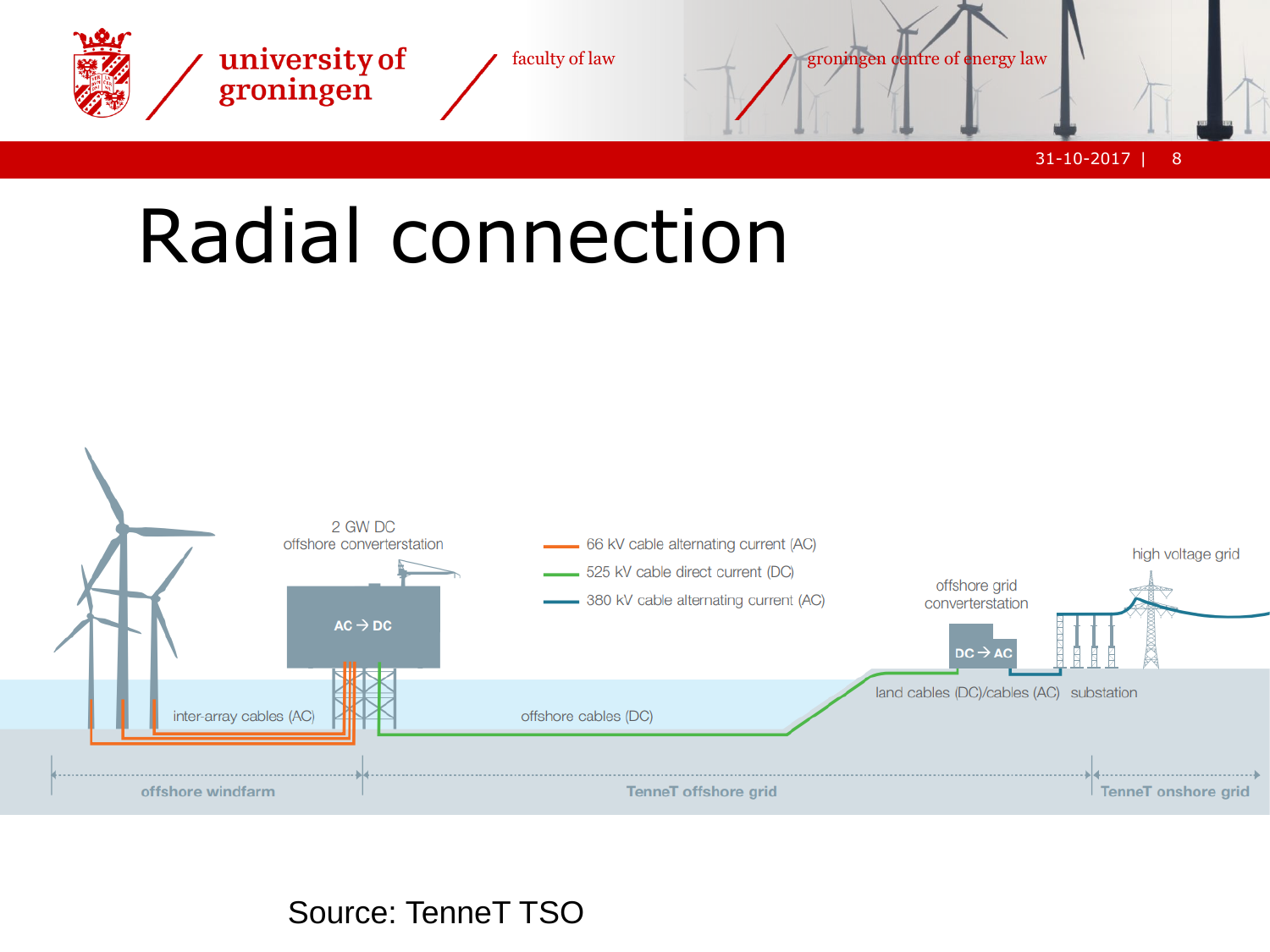

#### Connection scenarios



› From radial to "meshed offshore grid"

› Source: PROMOTioN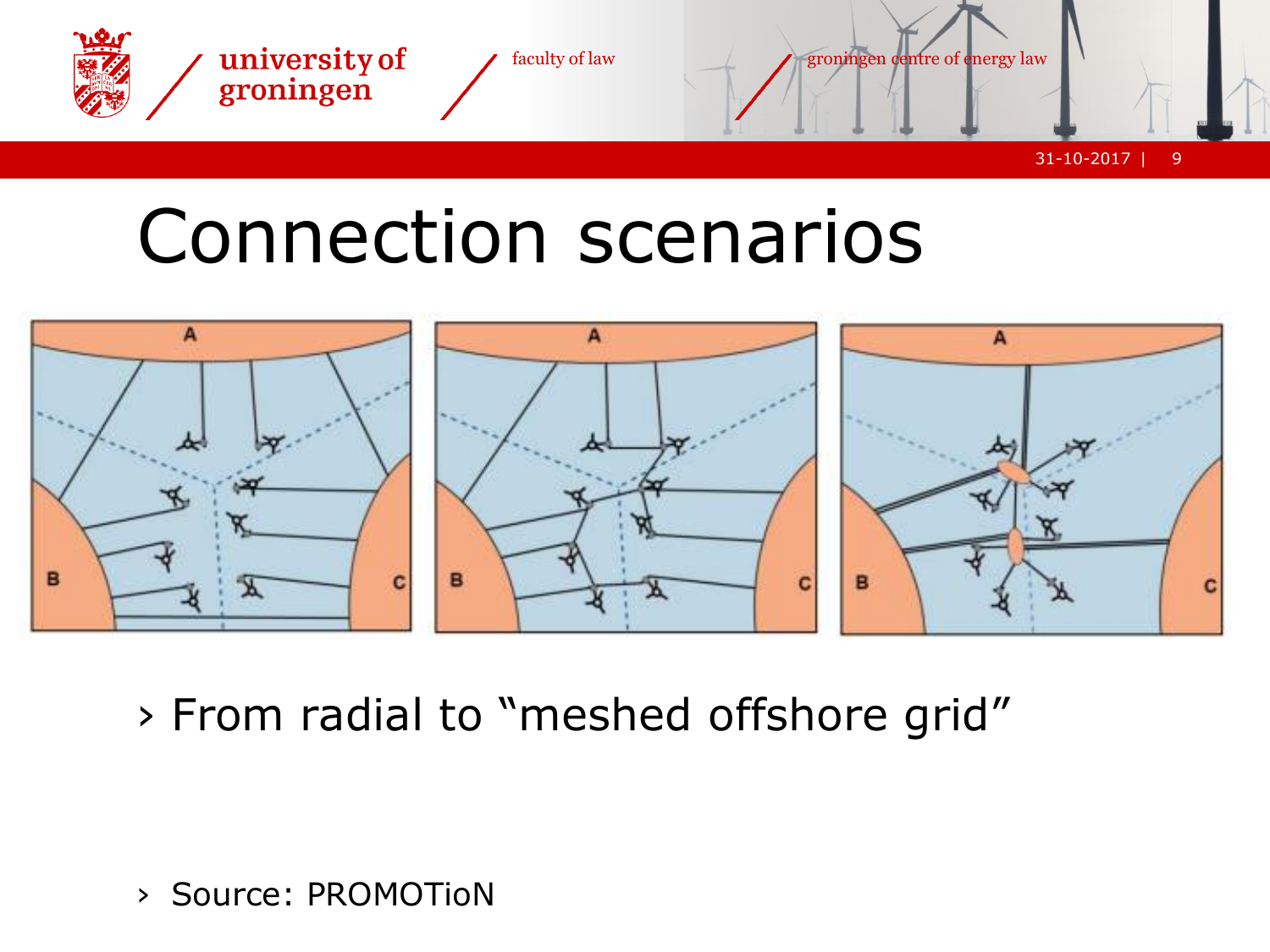

### Practical Considerations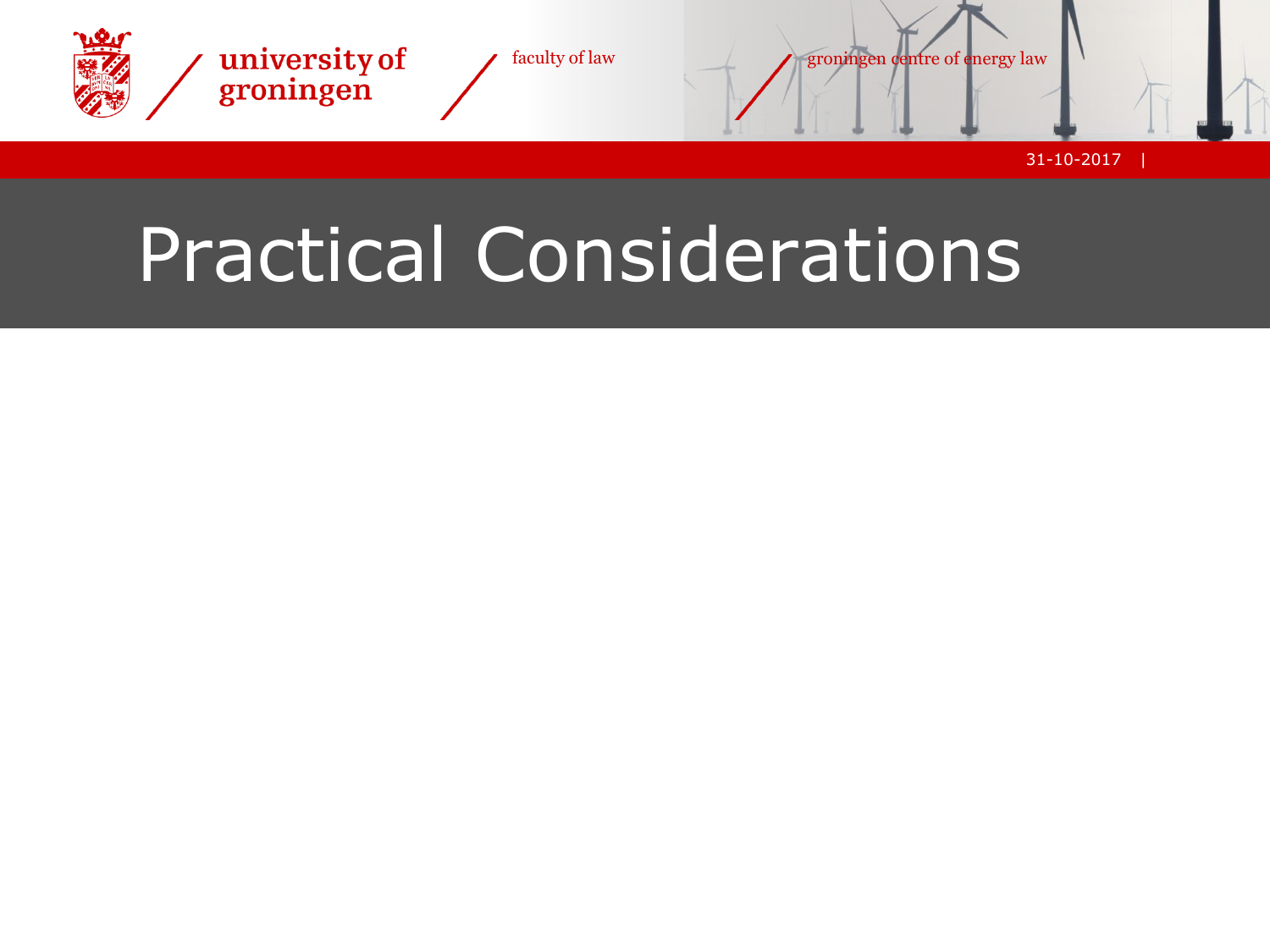

## Practical Considerations:

- › How much wind can we connect?
- › Can we store the energy?
- › Support schemes for offshore wind
- › What to do at the end of the lifetime of the windfarms?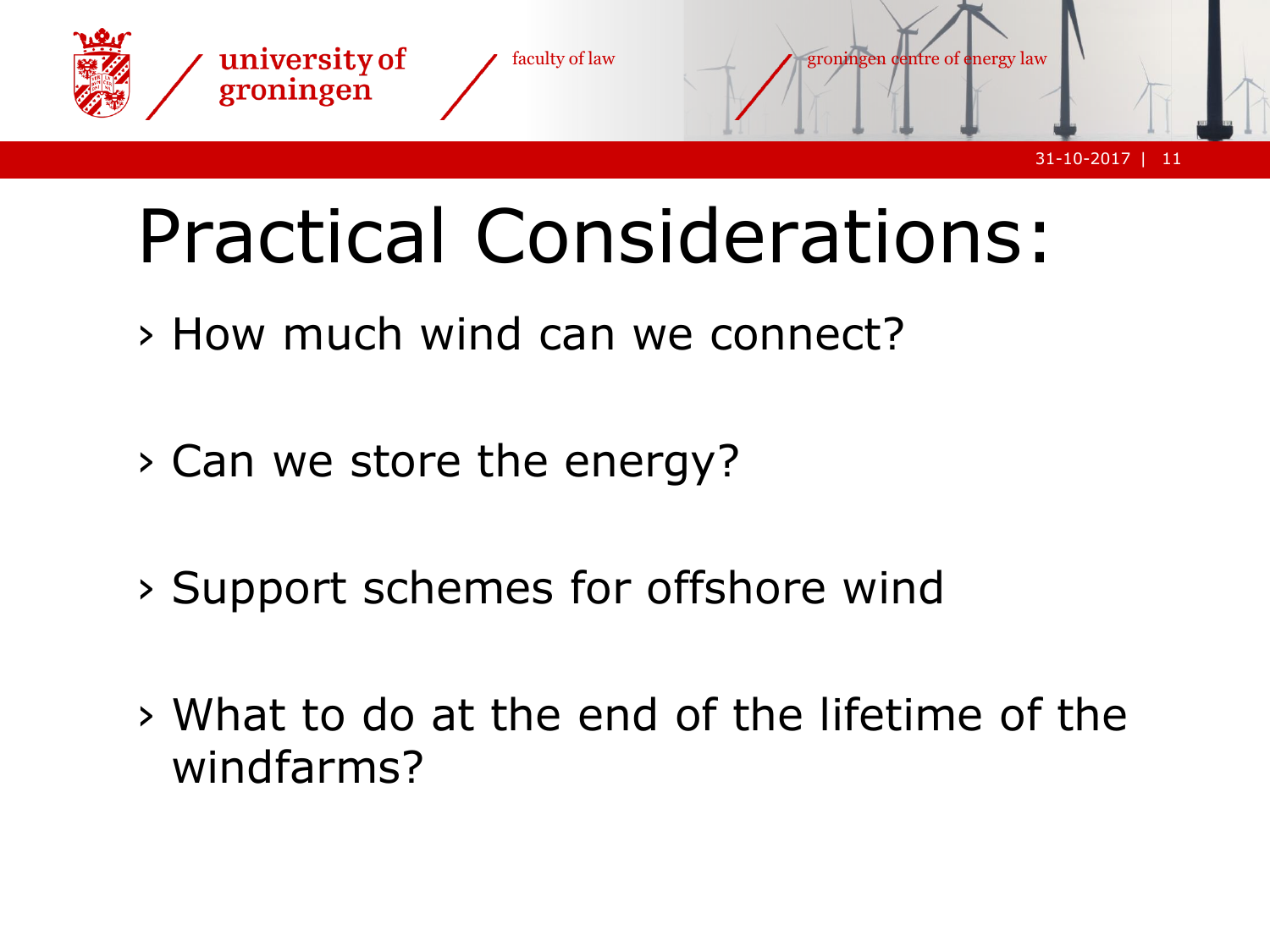

## Regulatory Considerations

- What needs to be regulated?
- International Law and Jurisdiction
- How do coastal states cooperate?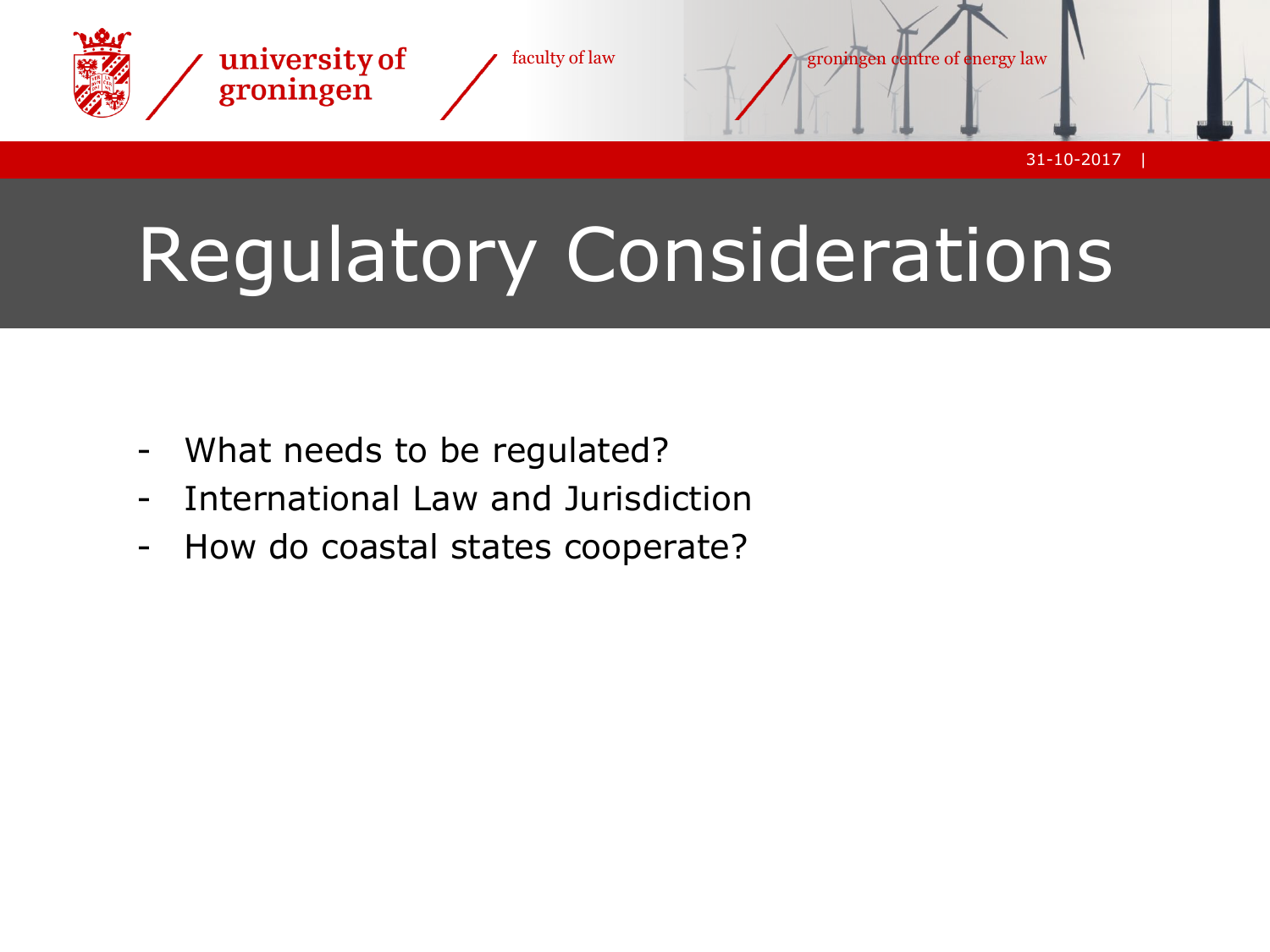

## What needs to be regulated?

› Jurisdiction over the cables?

#### › Governance of the grid

- How do the coastal states cooperate and make decisions?
- Economic & technical rules
- Who can own the grid?
- Grid expansion and long-term plans
- **Conflict resolution**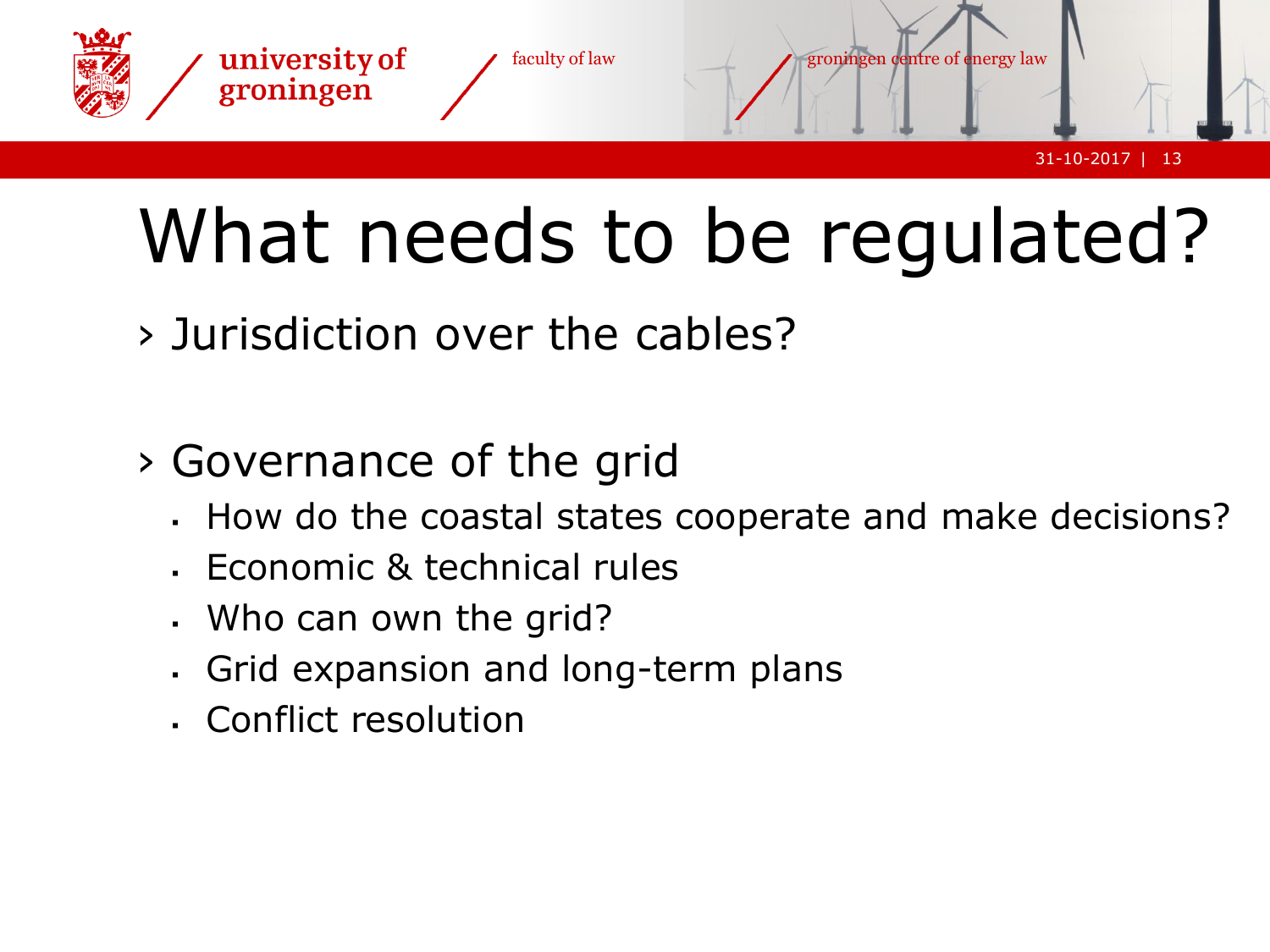

#### International Law

- › Law of the sea: customary law and UNCLOS
- › Different zones different legal regimes



Figure 1 Maritime Zones (Schofield, 2003: 18)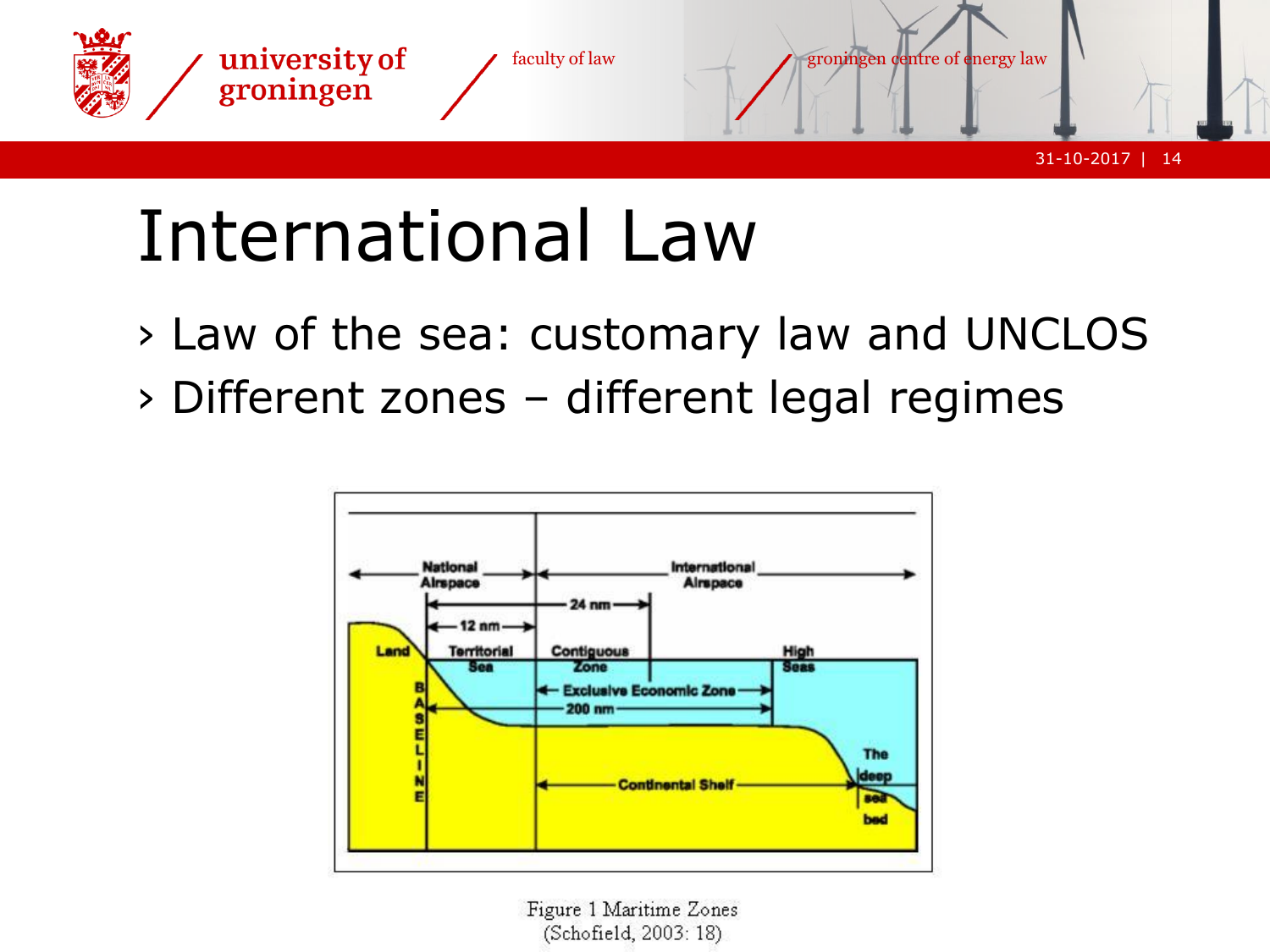

### Different zones / functions

- › Territorial zone
- › Exclusive Economic Zone
- › Continental shelf
- › Freedom to navigate
- › Freedom to lay cables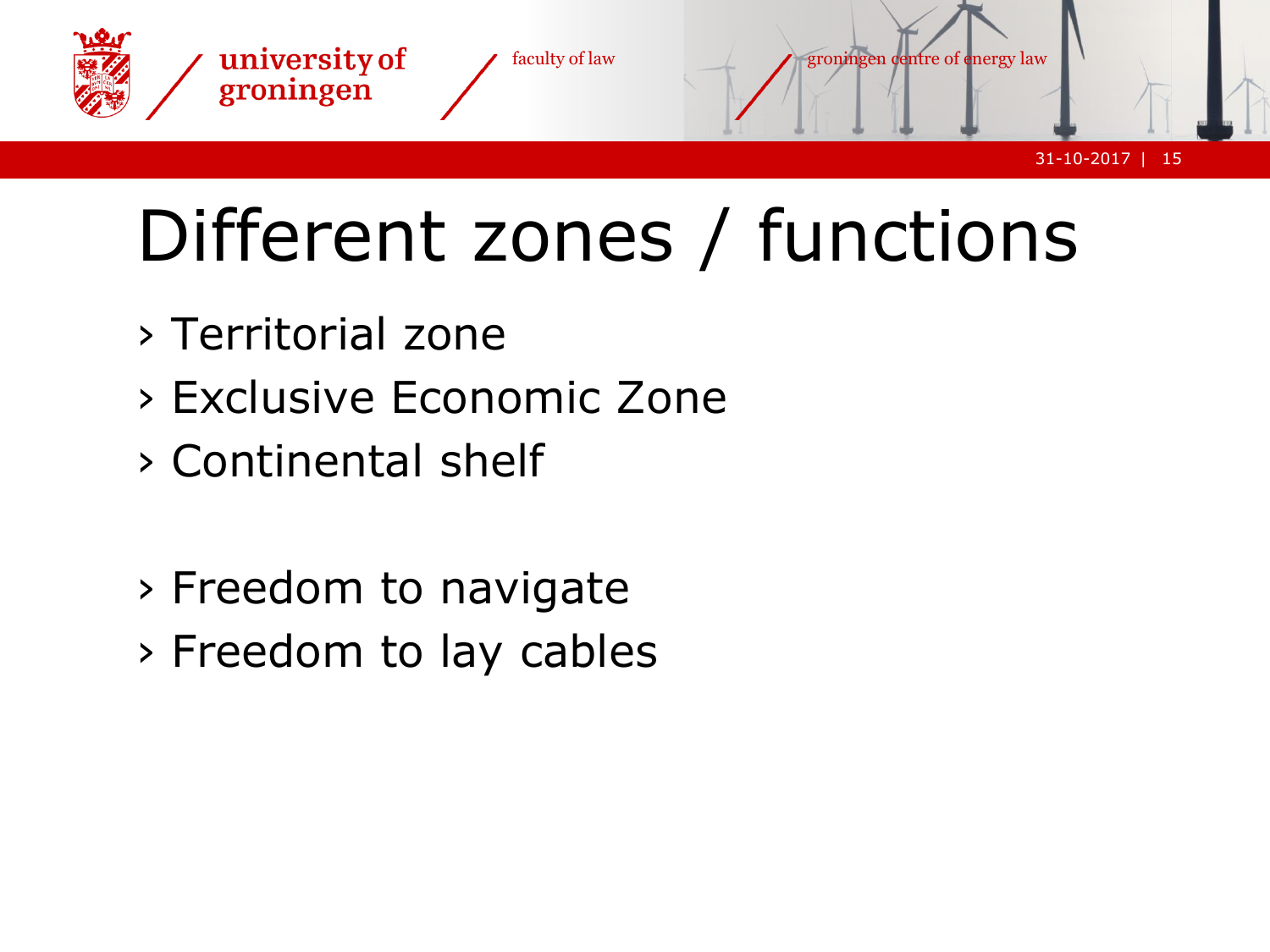

#### Article 56 Rights, jurisdiction and duties of the coastal State in the EEZ

- › 1. In the exclusive economic zone, the coastal State has:
- › (a) sovereign rights for the purpose of exploring and exploiting, conserving and managing the natural resources, whether living or non-living, of the waters superjacent to the seabed and of the seabed and its subsoil, and with regard to other activities for the economic exploitation and exploration of the zone, such as the production of energy from the water, currents and winds;
- › (b) jurisdiction as provided for in the relevant provisions of this Convention with regard to:
	- (i) the establishment and use of artificial islands, installations and structures;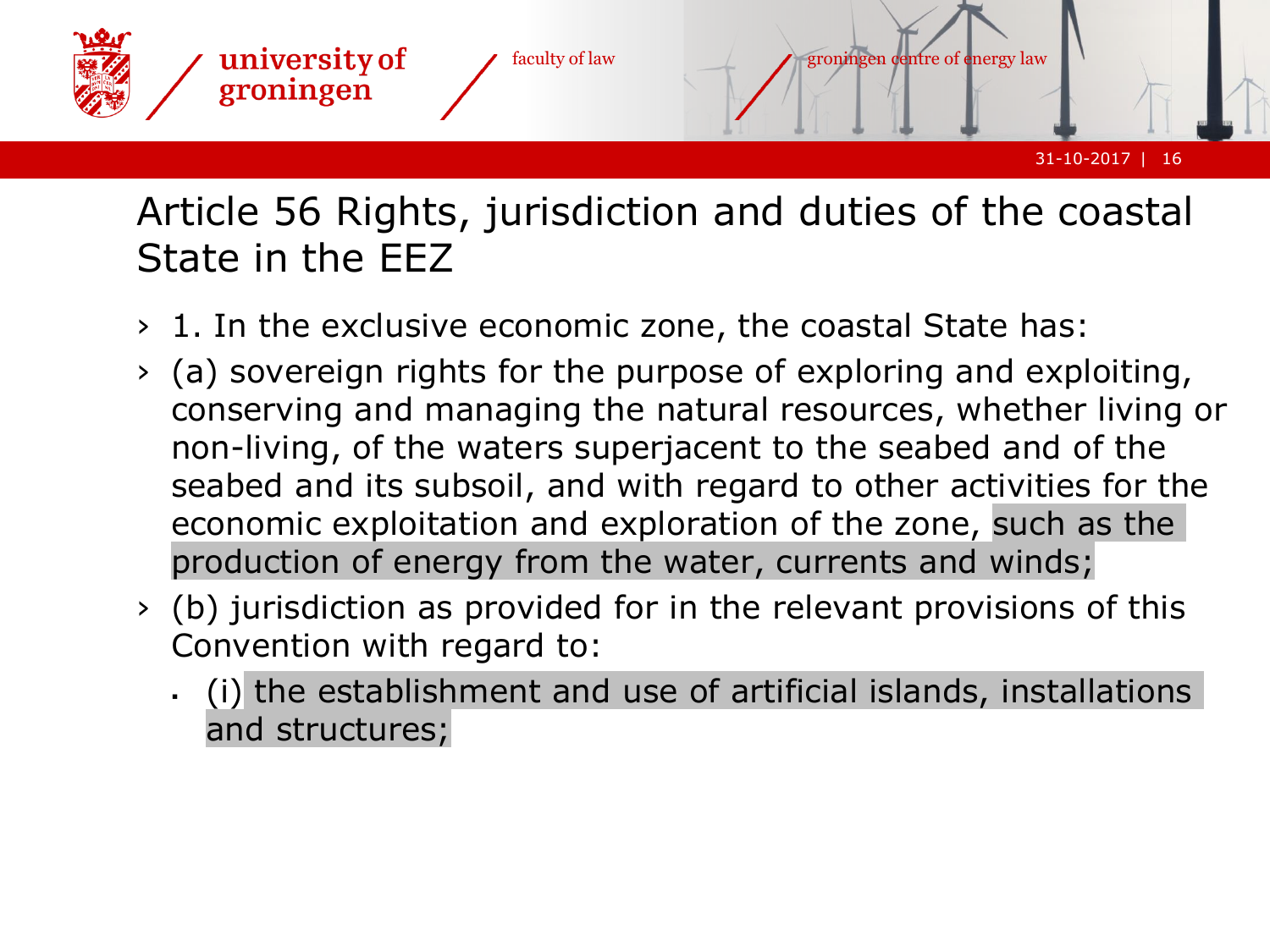

#### Article 79 Submarine cables and pipelines on the continental shelf

- › 1. All States are entitled to lay submarine cables and pipelines on the continental shelf, in accordance with the provisions of this article.
- › 2. Subject to its right to take reasonable measures for the exploration of the continental shelf, the exploitation of its natural resources and the prevention, reduction and control of pollution from pipelines, the coastal State may not impede the laying or maintenance of such cables or pipelines.
- › 3. The delineation of the course for the laying of such pipelines on the continental shelf is subject to the consent of the coastal State.
- › 4. Nothing in this Part affects the right of the coastal State to establish conditions for cables or pipelines entering its territory or territorial sea, or its jurisdiction over cables and pipelines constructed or used in connection with the exploration of its continental shelf or exploitation of its resources or the operations of artificial islands, installations and structures under its jurisdiction.
- › 5. When laying submarine cables or pipelines, States shall have due regard to cables or pipelines already in position. In particular, possibilities of repairing existing cables or pipelines shall not be prejudiced.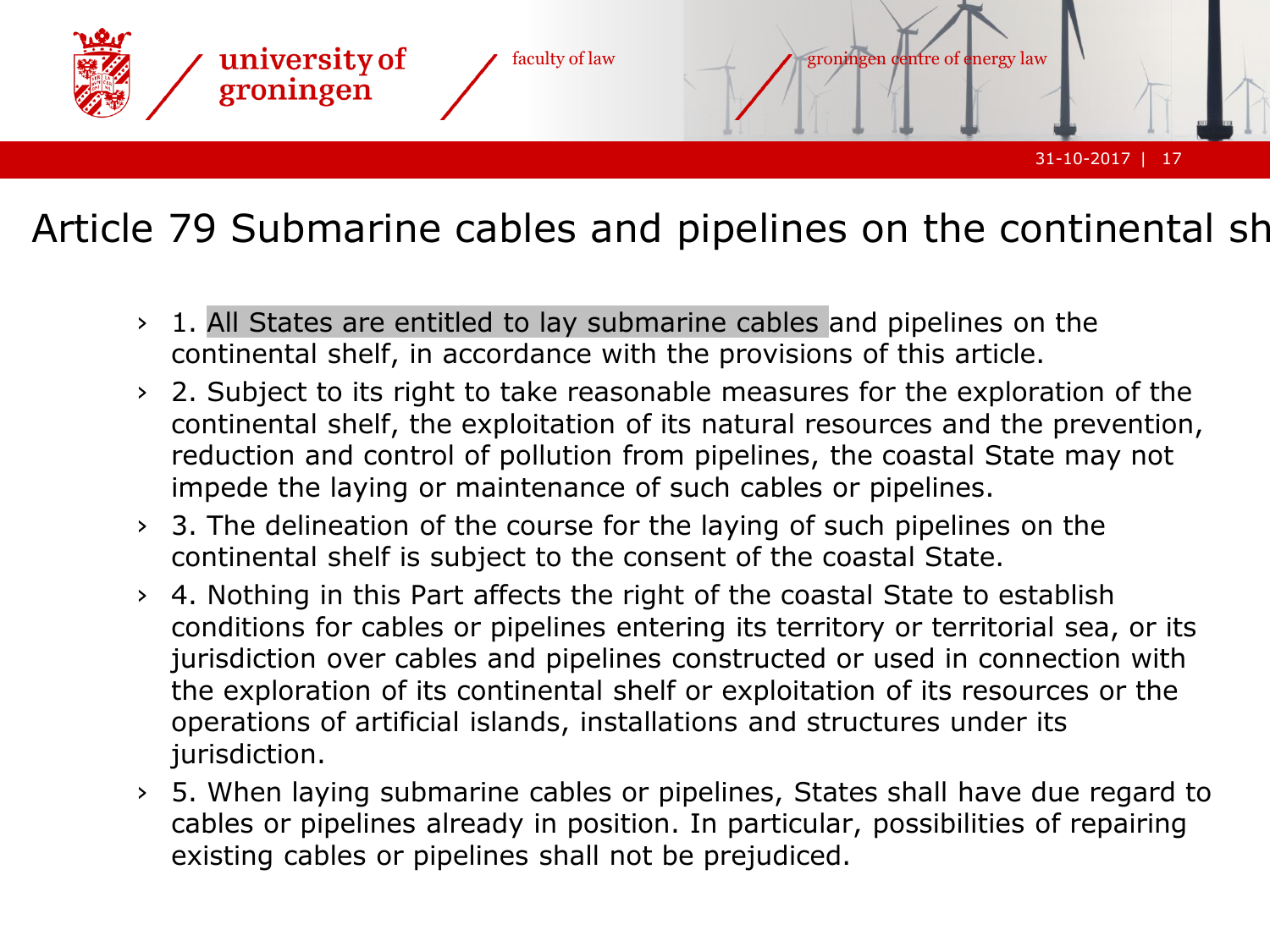



Implications for jurisdiction AND for EU law!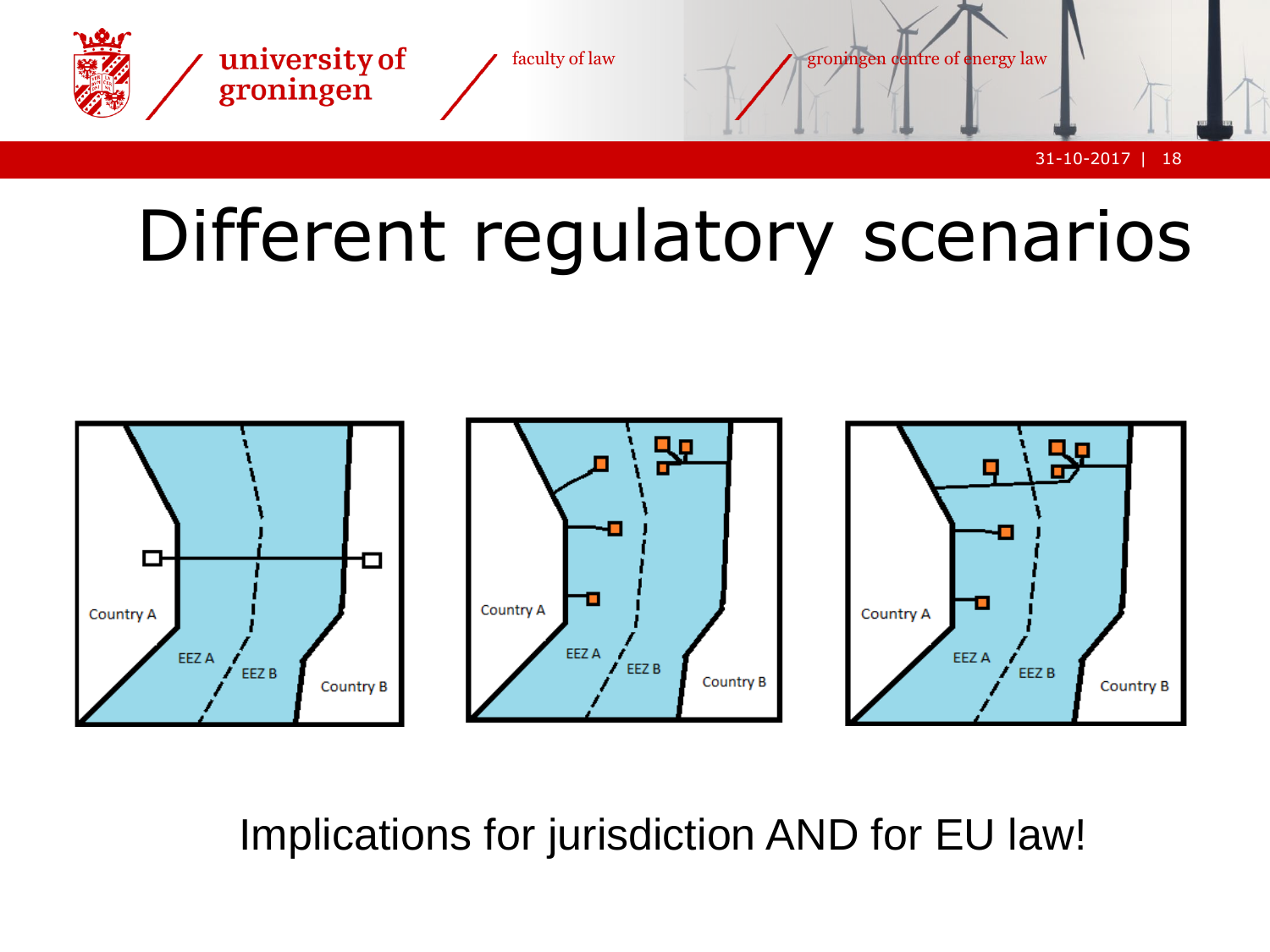

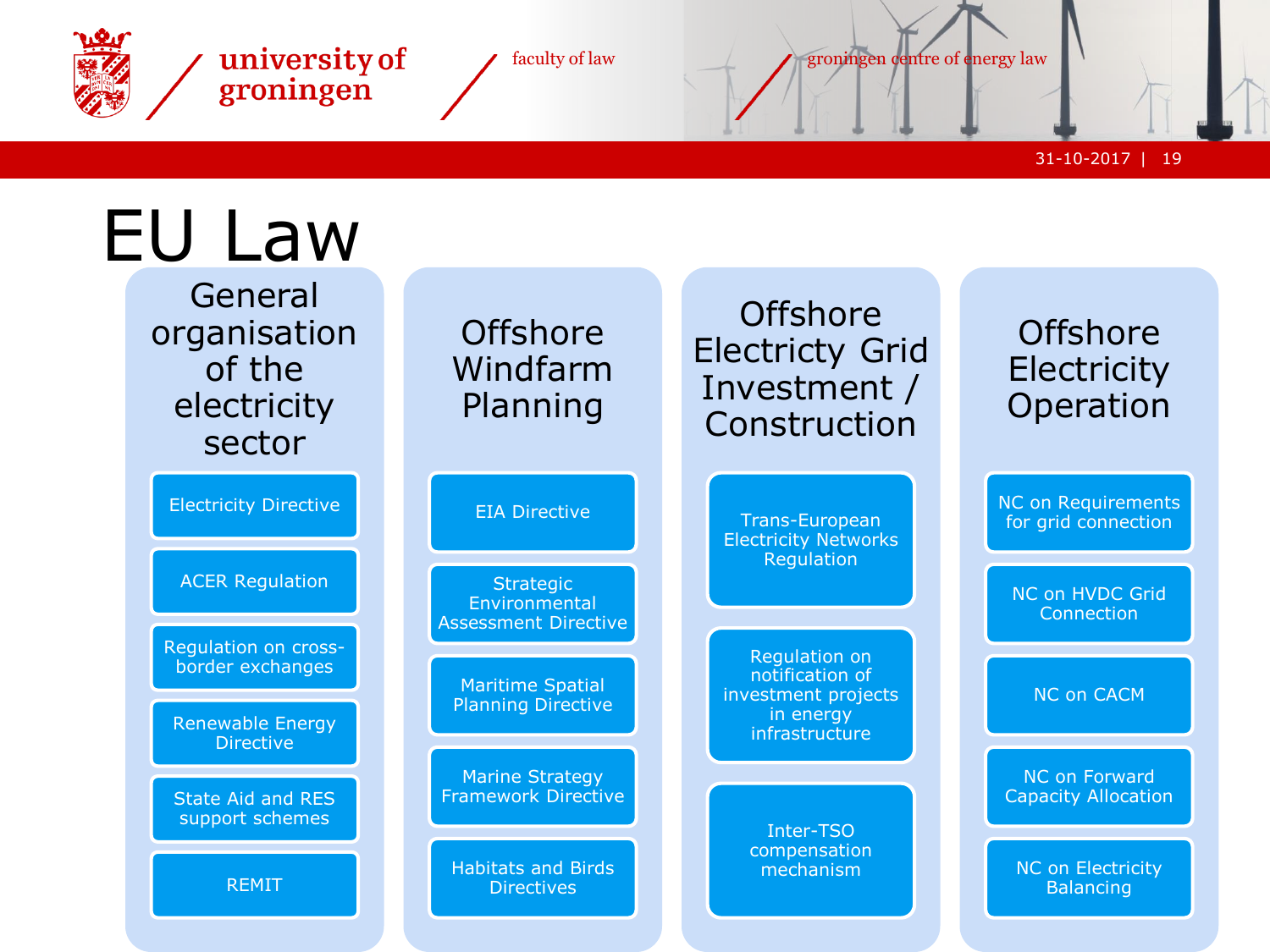

## How to cooperate?

- › On the basis of EU law?
- › On the basis of international law?
- › On the basis of a **hybrid** form?
- › "North Sea Agreement" as a mixed partial agreement':
	- Coastal states & EU partipate
	- to address governance of offshore grid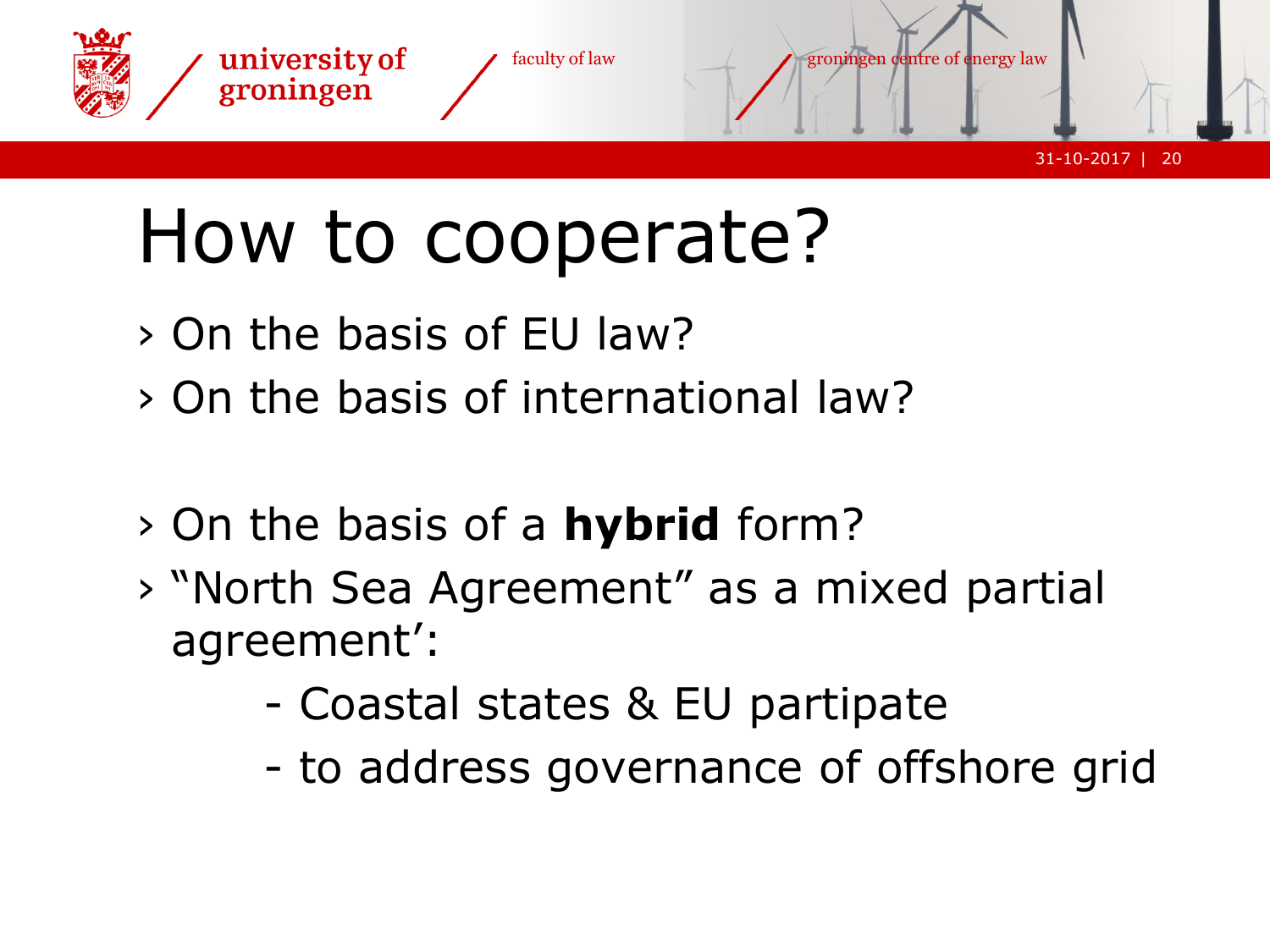

### Conclusion

Innovation (offshore wind, offshore grids) and high ambitions of the coastal states require updated regulatory framework!

From radial connections to offshore grid

Make sure all coastal states can cooperate in an offshore grid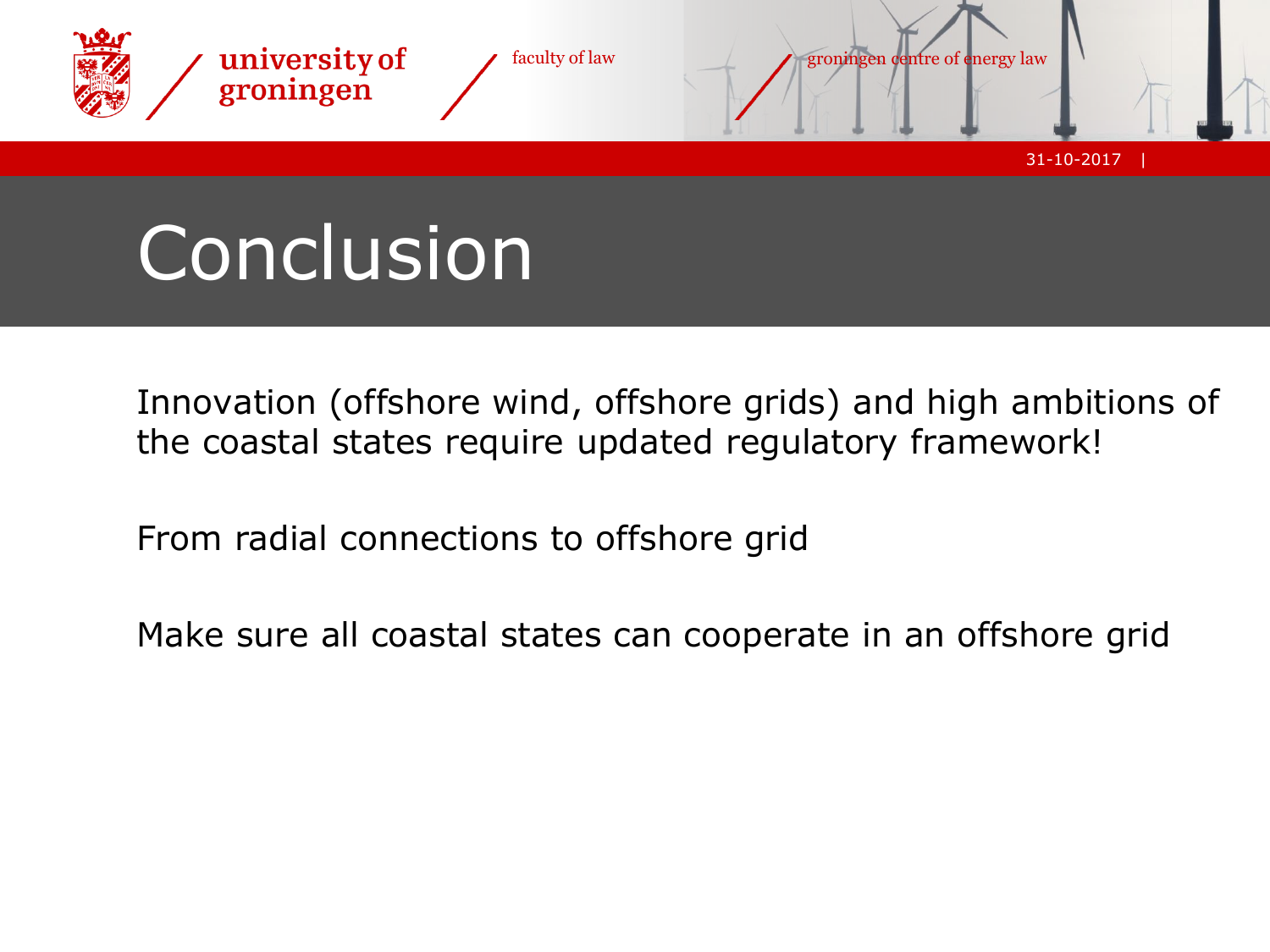

## Bonus Slide:

- › Would you like to learn more?
- › [www.promotion-offshore.net](http://www.promotion-offshore.net/)
	- [Deployment plan](https://www.promotion-offshore.net/fileadmin/PDFs/D12.4_-_Final_Deployment_Plan.pdf) shows technical, spatial and regulatory considerations for a future meshed offshore grid
- › More legal/regulatory background:
	- [Deliverable 7.1 o](https://www.promotion-offshore.net/fileadmin/PDFs/D7.1_-_Legal_framework_and_legal_barriers_to_an_offshore_HVDC_electricity_grid_in_the_North_Sea.pdf)n international law and a comparative overview of national law of the coastal states
	- [Deliverable 7.2 o](https://www.promotion-offshore.net/fileadmin/PDFs/D7.2_Designing_the_Target_Legal_Framework_for_a_Meshed_Offshore_Grid.pdf)n the mixed partial agreement, regulatory options for support schemes and how to deal with "hybrid assets"
	- . Any questions: feel free to contact me per email: c.t.nieuwenhout@rug.nl